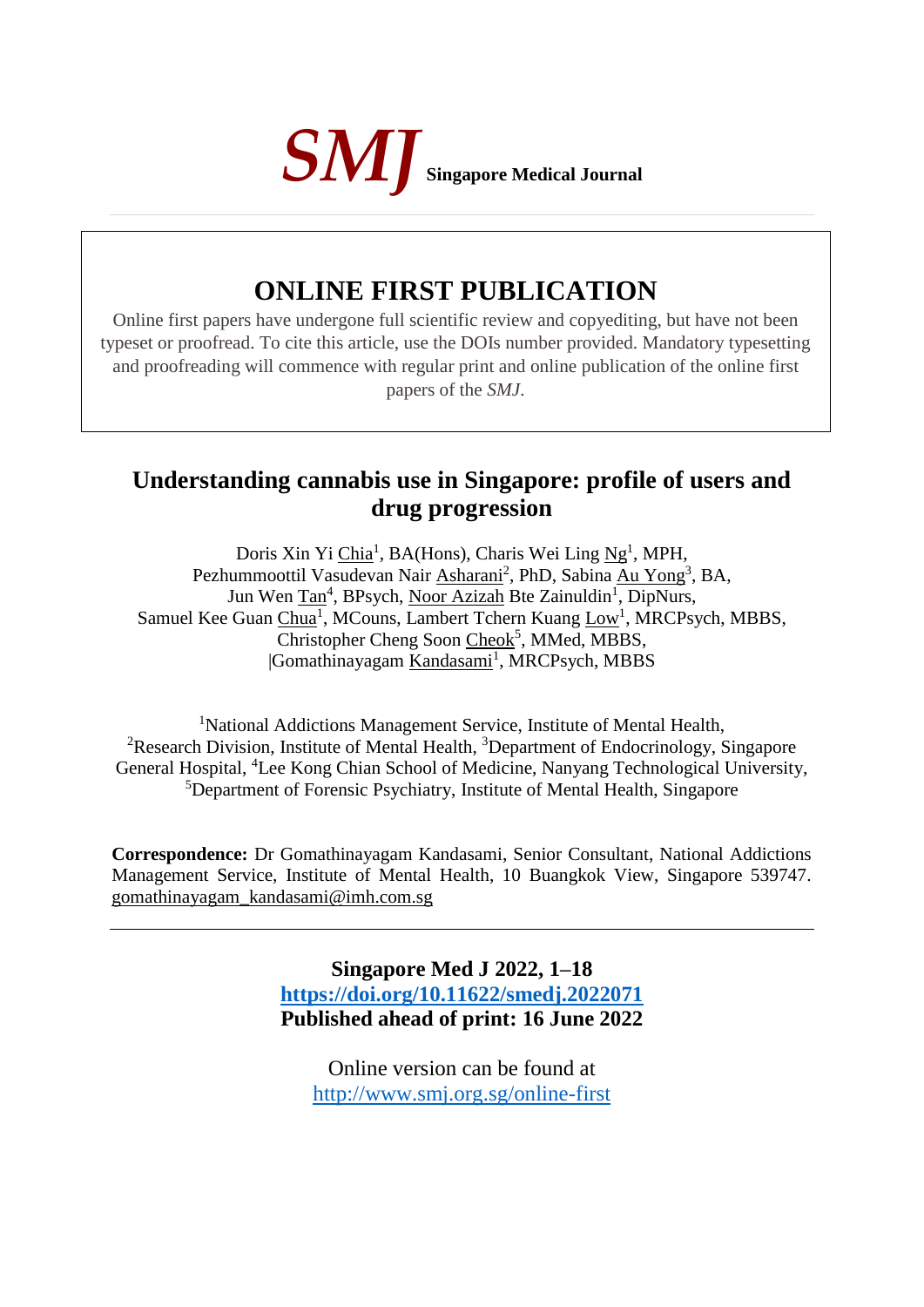#### **ABSTRACT**

**Introduction:** Cannabis has consistently been the third most commonly abused drug among drug arrestees in Singapore over the past few years. Accordingly, this study aimed to understand the profile of cannabis users in Singapore and explore the effects of cannabis use on drug progression.

**Methods:** A total of 450 participants who had used cannabis at least once in their lifetime were recruited from the National Addictions Management Service, prisons, the Community Rehabilitation Centre and halfway houses from August 2017 to May 2018. A face-to-face questionnaire was administered and descriptive analyses were conducted.

**Results:** The mean participant age was  $40.9 \pm 14.51$  years, and 93.1% of them were male. The participants generally initiated cannabis use during adolescence, at a mean onset age of  $16.5 \pm$ 4.46 years. Most (89.6%) were introduced to cannabis by peers. Approximately half of them (46.9%) had used cannabis before other illicit drugs and 42.1% of them had used heroin as the succeeding drug.

**Conclusion:** In Singapore, cannabis use is often initiated during adolescence, largely under peer influence. Cannabis users may progress to other illicit drugs, particularly heroin, later in life.

*Keywords: cannabis, drug progression, marijuana, profile, weed*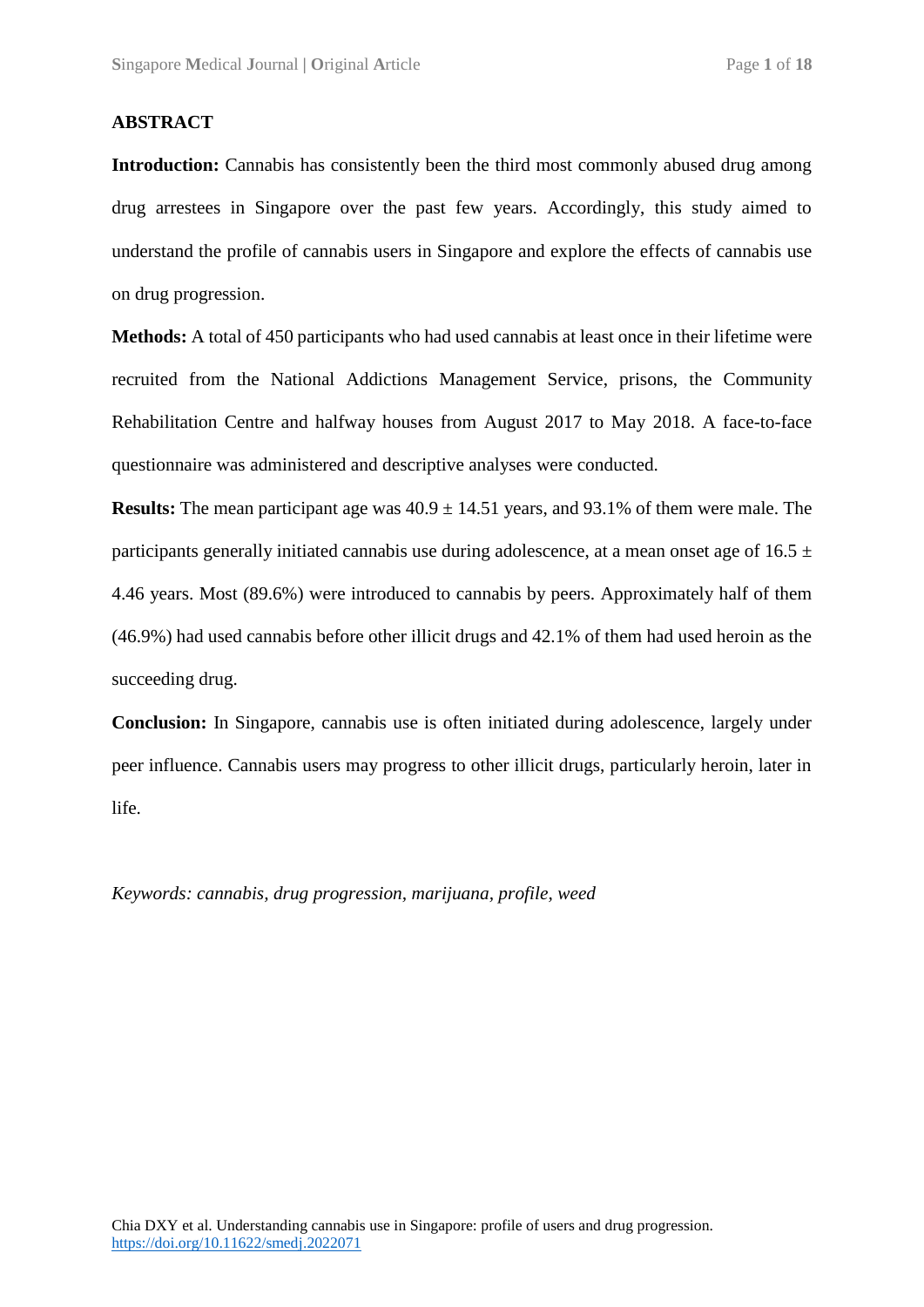#### **INTRODUCTION**

Cannabis, commonly known as marijuana, is a psychoactive substance derived from the cannabis plant.<sup>(1)</sup> The primary active compound in cannabis, delta-9-tetrahydrocannabinol ( $\Delta$ 9-THC), is a partial agonist that binds to the cannabinoid receptors in the brain to exert psychoactive effects such as feelings of euphoria and relaxation, and altered perception. The receptors are located in several areas of the brain, including the hippocampus and regions related to the reward system, such as the ventromedial striatum. Given their location in the brain, they are known to be involved in a multitude of brain functions, including memory, reward and motor coordination.<sup>(1)</sup>

According to the World Drug Report 2019, cannabis is the most widely used drug across the globe, with approximately 188 million past-year users among the global population aged 15–64 years as of 2017, ranking ahead of opioids and amphetamines, which had 53 and 29 million past-year users, respectively. $(2)$ 

In Singapore, cannabis is listed as a controlled drug under the Misuse of Drugs Act.<sup>(3)</sup> Under the Act, cannabis abusers undergo mandatory treatment and rehabilitation. The possession or consumption of cannabis carries a sentence of imprisonment for 1–10 years and a fine of up to SGD 20,000. Possession of more than 15 g of cannabis is deemed as trafficking, and the harsh penalties for the trafficking or importation/exportation of cannabis involve a minimum of 20 years of imprisonment and 15 strokes of caning or death. According to the statistics from the Central Narcotics Bureau (CNB), cannabis has consistently been the third most commonly abused drug among arrested drug abusers from 2011 to 2017, following methamphetamine and heroin, and the second among new arrestees from 2015 to 2018.<sup>(4)</sup>

Amidst the controversy surrounding the legalisation of cannabis for both medical and recreational use, one central argument against legalisation focuses on the increased risk of progressing to other illicit drugs, particularly hard drugs with more adverse impacts and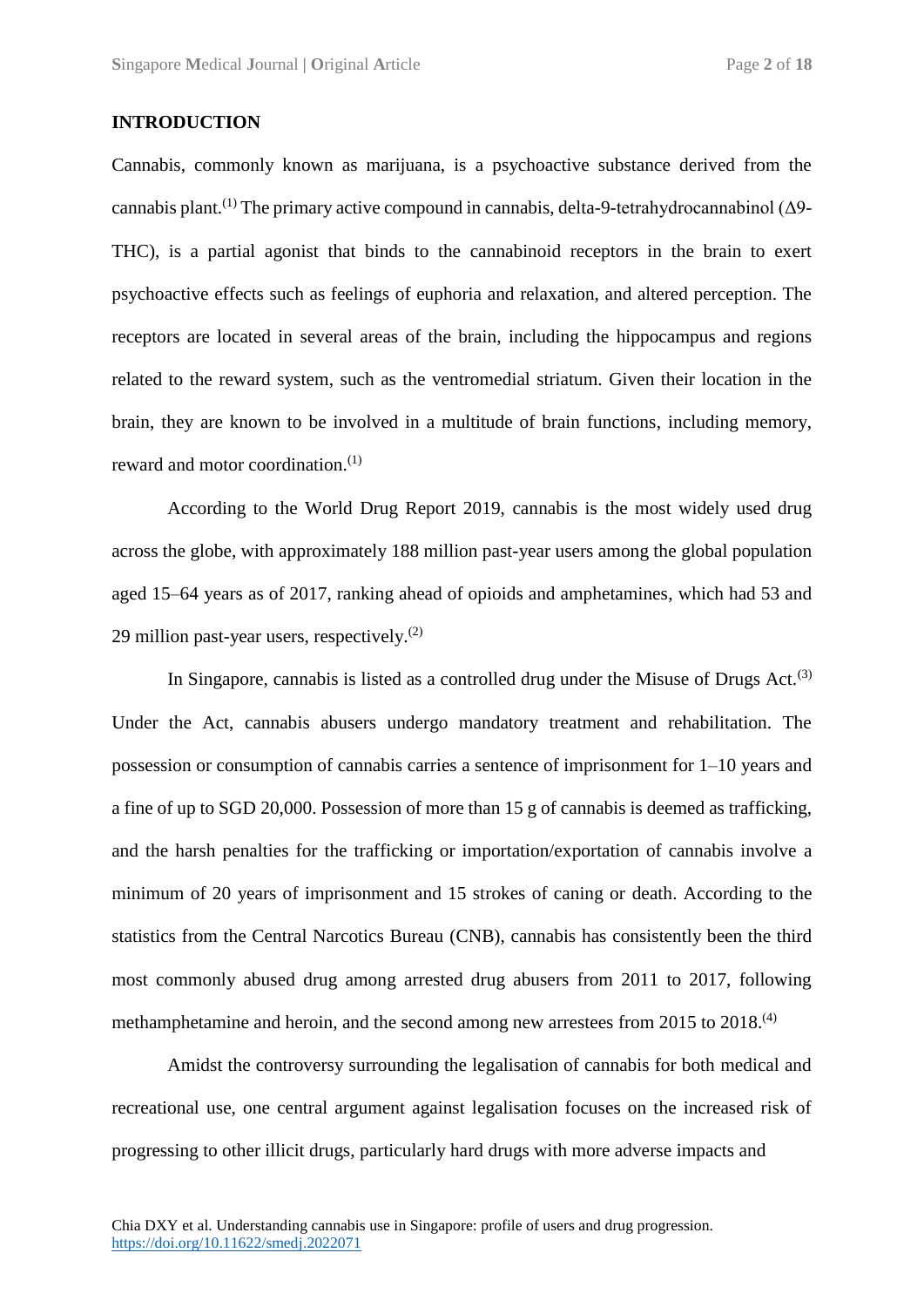addictive potential, from prior cannabis use.<sup> $(5-7)$ </sup> Using data from a national survey conducted in the United States, Lessem et al revealed that after controlling for history of conduct disorder and race, individuals who had used cannabis at least once in their adolescence were 1.8 times more likely than nonusers to initiate the use of other illicit drugs in adulthood.<sup>(8)</sup> The study further supported the impact of cannabis use on drug progression through evidence from discordant sibling pairs, indicating that the siblings who had used cannabis were 1.9 times more likely than nonuser siblings to have used other illicit drugs later in adulthood, eliminating the possibility of alternative explanations based on genetics or shared environment. In addition, Fergusson and Horwood conducted a 21-year longitudinal study on a New Zealand birth cohort and found that even after controlling for possible confounders such as deviant peer influence and childhood sexual abuse, frequent cannabis users in adolescence (defined by  $> 50$  uses in the past year) had 59.2 times higher likelihood than nonusers of using other illicit drugs.<sup>(9)</sup> Looking beyond adolescence, the continuous use of cannabis through young adulthood has also been shown to be associated with increased risks of using other illicit drugs. Swift et al conducted a 13-year longitudinal study with a cohort of Australian secondary school students and found that those who had continued to use cannabis occasionally (defined as less than weekly) in young adulthood were 1.9–2.7 times more likely to subsequently initiate amphetamine, cocaine and ecstasy use compared to past users who had stopped their cannabis use.<sup> $(10)$ </sup> In light of these findings, it is of concern that the use of cannabis may carry a potential downstream risk of progressing to other illicit drugs.

Conversely, the common liabilities model asserts that the use of both licit and illicit substances points to shared risk factors that may be personal, genetic or environmental in nature and that there is no particular temporal sequence in the use of different types of substances.<sup>(11-</sup> <sup>13)</sup> Using retrospective data from two nationwide surveys conducted in France, Mayet et al revealed that there was no significant difference between the probability of using cannabis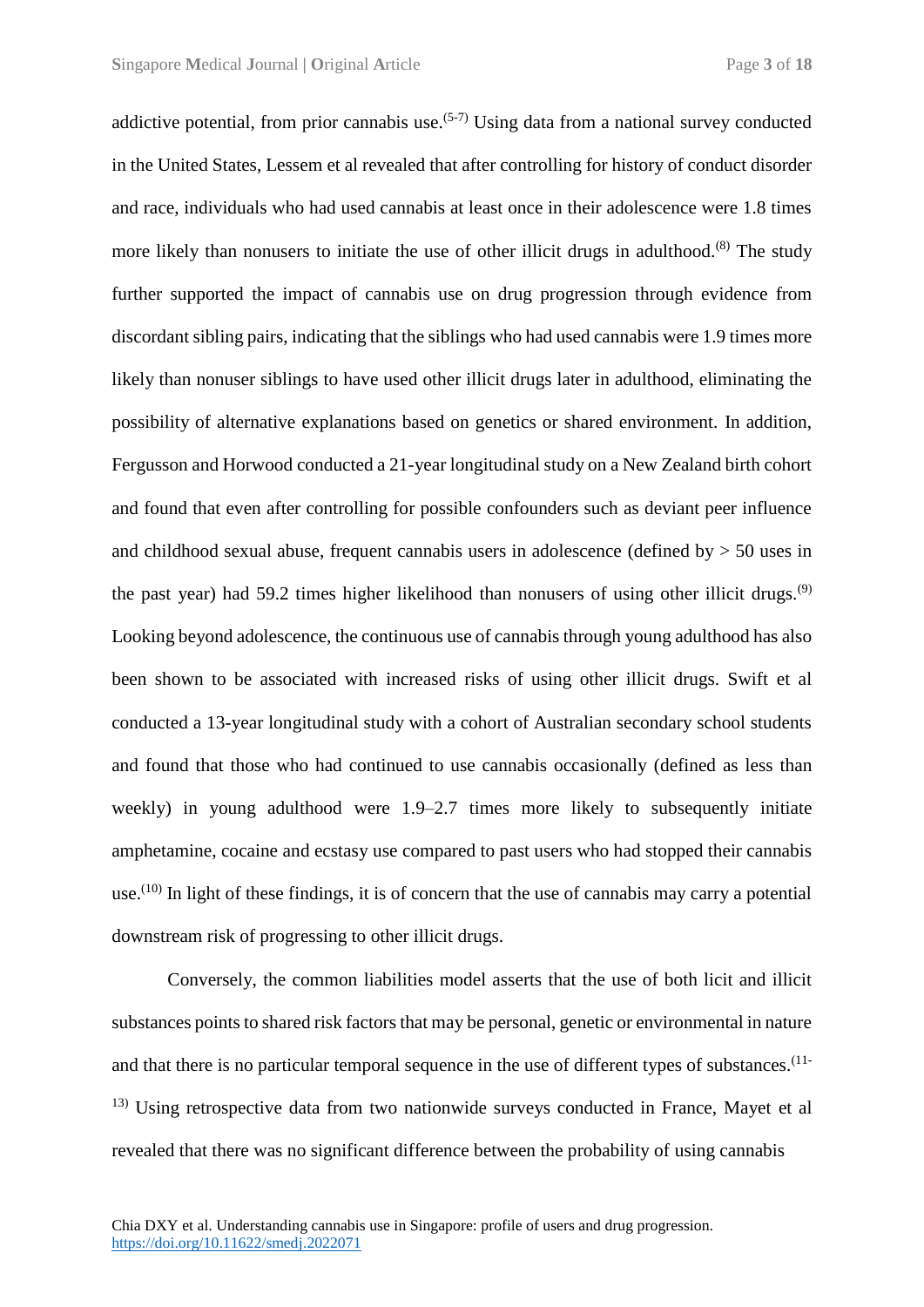before other illicit drugs and that of the reverse sequence. In addition, the study showed that those with early onset of substance use were equally likely to have used tobacco, cannabis or other illicit drugs as their first substance.<sup>(11)</sup> In a similar vein, Kendler et al's population study on Swedish twins and full sibling pairs showed that the common pathway model with a latent factor representing general vulnerability to cannabis, stimulant and sedative abuse had a superior fit compared with a model with distinct pathways, with high factor loadings ranging from 0.89 to 0.94. Moreover, the study also found that 75.0%–90.0% of the genetic risk and all the shared environmental risks were nonspecific in terms of the drug type.  $(14)$ 

The rates of cannabis abuse, coupled with the associated risk of drug progression, indicate the need to develop a more comprehensive understanding of cannabis use in Singapore. Thus, the aims of this study were two-fold: (a) to understand the profile of cannabis users in Singapore and (b) to explore the effect of cannabis use on drug progression.

#### **METHODS**

The study recruited participants from multiple sites in Singapore, including patients from the National Addictions Management Service (NAMS), inmates under the custody of the Singapore Prison Service (SPS), supervisees under supervision by the CNB, and residents from the Community Rehabilitation Centre (CRC) and halfway houses. All participants were aged > 16 years and had used cannabis at least once in their lifetime. Given that the test battery was available only in English, those who could not read and understand English were excluded. Ethical approval for the study was obtained from the Domain Specific Review Board of the National Healthcare Group in Singapore.

Study recruitment was conducted from August 2017 to May 2018 as follows: (a) NAMS – outpatients who met the study criteria were identified at treatment outcome monitoring or treatment sessions by the coordinators or clinicians and inpatients were screened by a study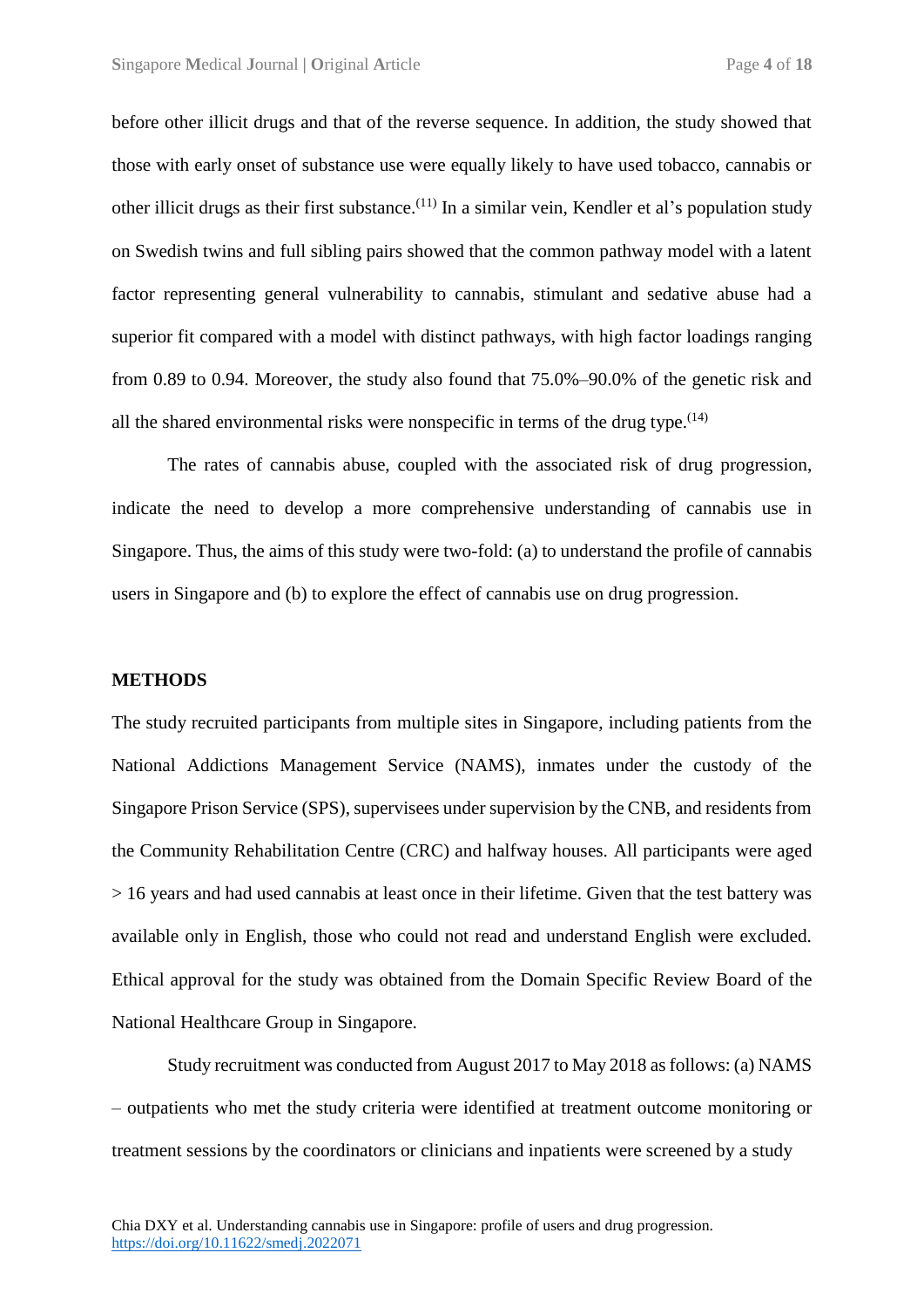team member; and (b) SPS, CNB, CRC and halfway houses – an e-mail detailing the objectives and criteria of the study was sent to the directors of the CRC and halfway houses. A copy of the participant information sheet was also sent for dissemination to the residents of the CRC and halfway houses to allow for the consideration of participation. For inmates and supervisees in the SPS and CNB, a verbal announcement regarding the study was made at the prison because no written materials were permitted within the premises. Staff from the mentioned institutions assisted in screening inmates, supervisees and residents for study eligibility. Following screening, a date and time was arranged for the study team members to visit the various sites to brief potential participants and conduct face-to-face recruitment. Upon obtaining verbal consent, the study team members administered an anonymous questionnaire, which took approximately 30–45 minutes to complete. An inconvenience fee of SGD 30 was provided to the treatment-seeking participants for their participation. Because of legal restrictions, the fee was not provided to the participants recruited via the SPS, CNB, CRC and halfway houses.

Demographic information, including age, gender, nationality, marital status, education, housing condition and living arrangements, was collected. Participants were also asked about their medical, psychiatric and suicidality histories. Participants provided information on age of onset, age of problem, introduction to cannabis, reasons for initiation, deterrence factors, dosage, methods of administration, mixture of cannabis with other substances, polysubstance use and cannabis-related forensic history.

Participants were asked about their frequency of cannabis use over the past 30 days, past year and lifetime. For the incarcerated participants, it was specified that these time frames referred to the time before their current imprisonment. Response options for each time period included less than monthly, monthly, once in two weeks, weekly, 2–3 times per week, 4–6 times per week, daily and not applicable. Data was recoded to capture the most frequent use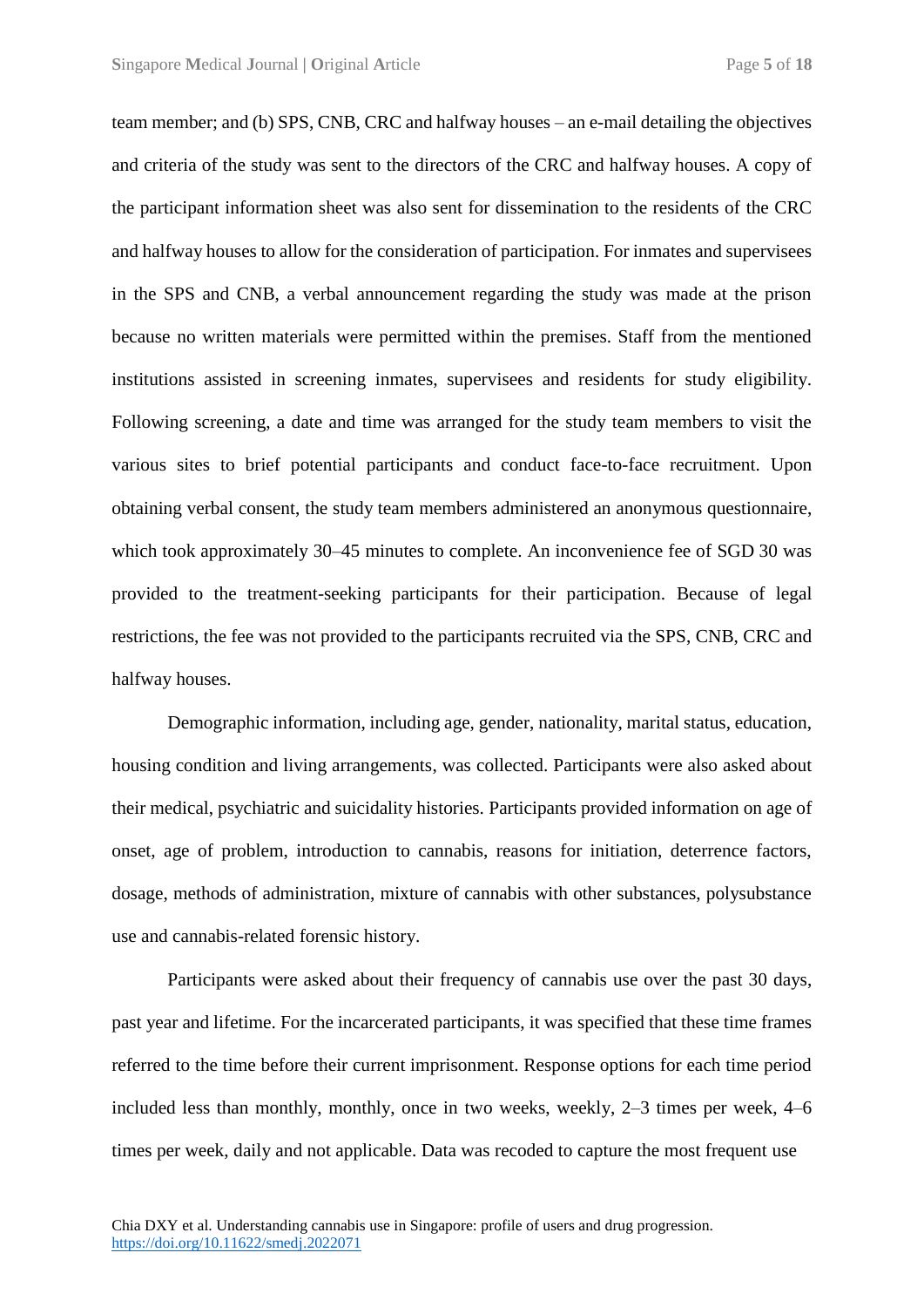across the three time frames. Participants were then categorised into three groups of users including infrequent users (less than monthly, monthly, once in two weeks and weekly), frequent users (2–3 times and 4–6 times per week) and daily users.

Participants were asked about their use of other illicit drugs, which included amphetamines, heroin and other opioids, benzodiazepines and other sedatives, barbiturates, ketamine, cocaine, inhalants, hallucinogens and new psychoactive substances. They were then grouped into the following four categories of drug progression based on the onset age of cannabis and of other illicit drugs: (a) cannabis was the only drug used; (b) cannabis use preceded the use of one or more other drugs; (c) cannabis use was initiated after the use of one or more other drugs; and (d) undefined. Because the information on onset age was classified by year rather than specific time period, it was not possible to distinguish whether individuals who reported the same onset age for cannabis and one or more drugs had tried the drugs at the same time, or fell under categories (b) or (c). Hence, these individuals were grouped into a fourth category as undefined.

Descriptive analyses were conducted to derive statistics such as means, standard deviations, frequencies, percentages for the aforementioned demographic, cannabis-related variables, frequency of cannabis use and drug progression. All analyses were conducted using IBM SPSS Statistics version 23.0 (IBM Corp, Armonk, NY, USA).

#### **RESULTS**

A total of 450 participants were recruited—150 from NAMS, 161 from SPS, 39 from CNB, 40 from CRC and 60 from halfway houses. Their mean age was  $40.9 \pm 14.51$  years. Most participants (93.1%) were male and Singaporean (95.6%). They were mainly single (56.7%) and had secondary school education (46.3%).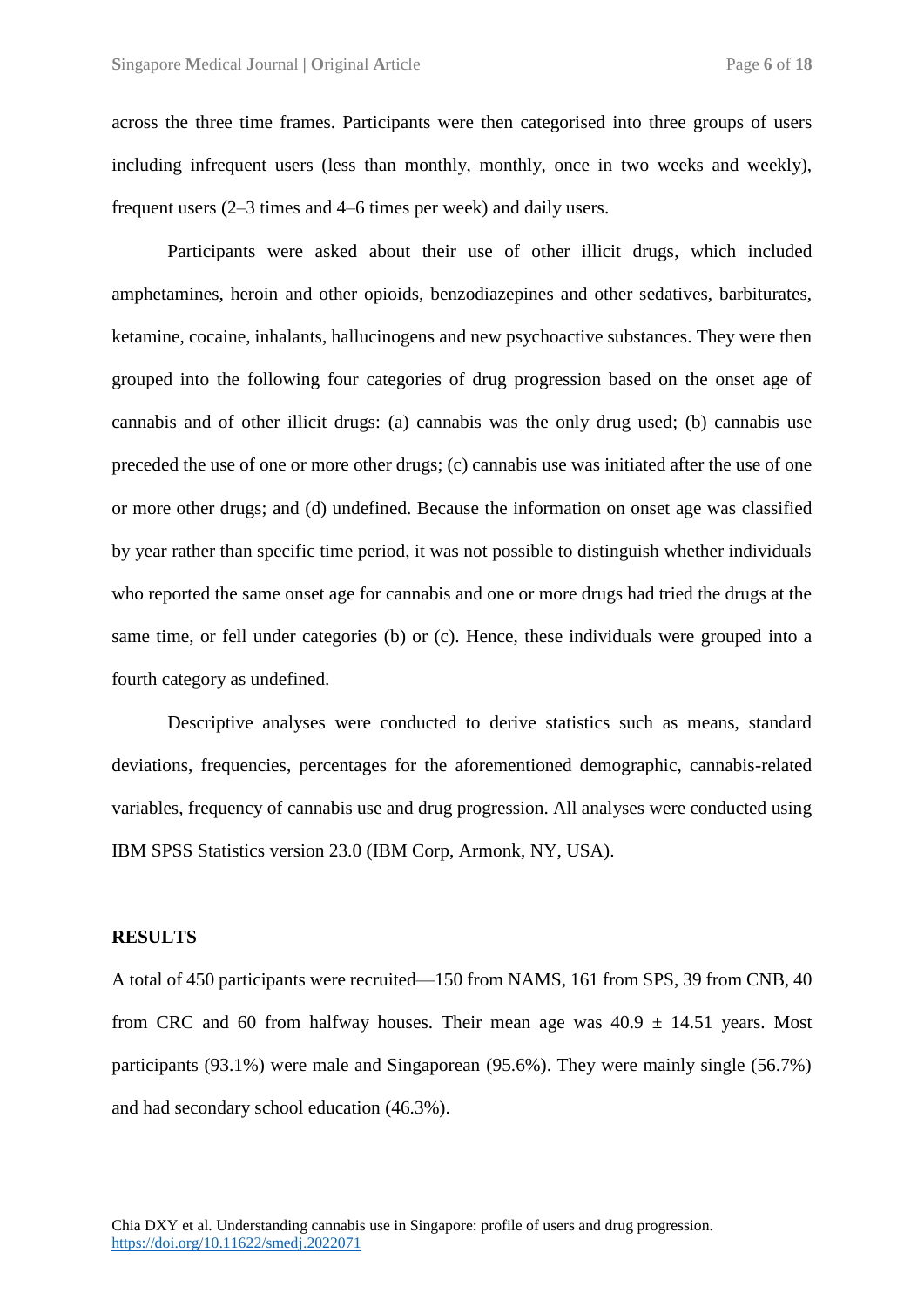Approximately half of the participants reported that they had been diagnosed with physical chronic illnesses (49.1%). Among them, 41.6% were diagnosed with hepatitis C and 30.8% with hypertension. 30.7% of the participants reported that they had been diagnosed with psychiatric disorders: 62.3% with depression, 24.6% with substance use disorders and 22.5% with anxiety disorders. In addition, 28.2% reported having a history of suicidality or nonsuicidal self-harm. In particular, 91.3% of them had past suicidal thoughts, 38.6% had attempted suicide and 35.4% had made nonsuicidal self-harm attempts. The detailed analysis can be found in Table I.

Table II shows the analysis of cannabis-related information. The mean onset age of cannabis use was  $16.5 \pm 4.46$  years. On average, the participants became aware of their problem with cannabis use at the age of  $18.4 \pm 5.67$  years. Most were introduced to cannabis by friends (89.6%), and their main reasons for trying cannabis were curiosity (83.1%), peer influence (43.8%) and easy availability (25.6%). In terms of deterrence factors, participants mainly cited legal consequences (60.7%) and availability of other drugs (33.3%) as factors that would have stopped their cannabis use. 48.2% of the participants had served penal sentences owing to their cannabis use.

During the time when they used cannabis the most, 62.2% reported using the drug daily. The typical unit of measurement used by the participants was sticks, and the average dosage by sticks was  $1.3 \pm 1.31$  per day. The most common method of administration was smoking rolled sticks (91.6%) and using instruments (71.3%). Most participants mixed cannabis with other substances (89.7%), mainly tobacco (98.2%). Almost all reported polysubstance use, including nicotine and alcohol (99.6%). In terms of illicit drugs, 88.4% indicated polydrug use. The details can be found in Table III.

Four participants had missing data on the onset age of one or more drugs and thus, could not be grouped into any of the drug progression categories. The available data indicates that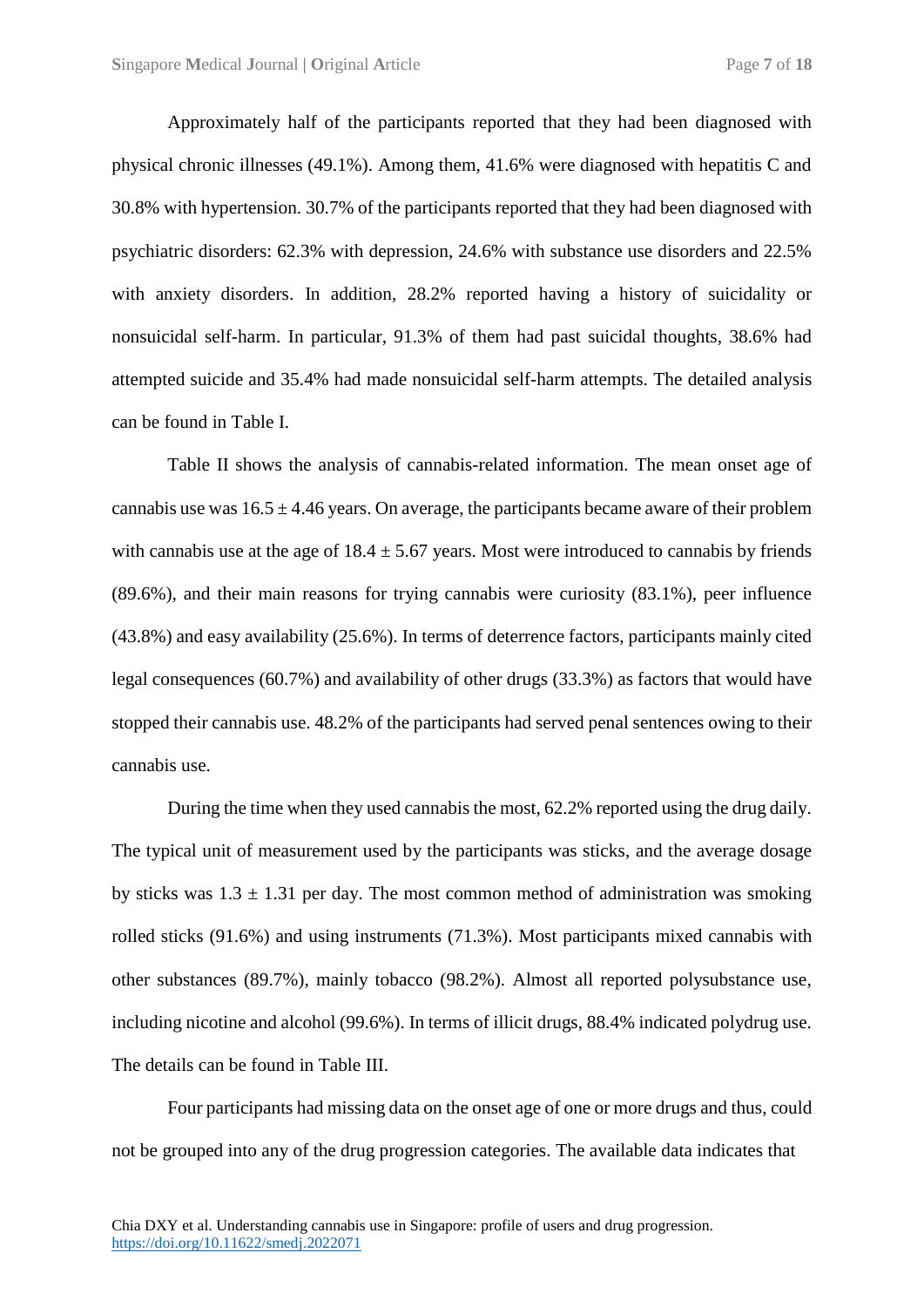about half had used cannabis as their first drug and eventually progressed to the use of other illicit drugs (46.9%) (Table IV). 42.1% of these participants had initiated the use of heroin as the succeeding drug to cannabis (Table V).

| <b>Variable</b>                          | No. $(\% )$ |
|------------------------------------------|-------------|
| <b>Physical chronic illness</b>          | 221 (49.1)  |
| Hepatitis B                              | 11(5.0)     |
| Hepatitis C                              | 92(41.6)    |
| Other liver diseases                     | 19(8.6)     |
| <b>HIV/AIDS</b>                          | 5(2.3)      |
| Moderate/severe kidney disease           | 4(1.8)      |
| Gastritis                                | 26(11.8)    |
| Diabetes mellitus                        | 22(10.0)    |
| Hypertension                             | 68 (30.8)   |
| Hyperlipidaemia                          | 37(16.7)    |
| Ischaemic heart disease                  | 9(4.1)      |
| Other chronic illnesses                  | 70(31.7)    |
| Psychiatric disorder                     | 138 (30.7)  |
| Substance use disorders                  | 34(24.6)    |
| Attention deficit hyperactivity disorder | 8(5.8)      |
| Anxiety disorders                        | 31(22.5)    |
| Depression disorders                     | 86 (62.3)   |
| Other mood disorders                     | 18(13.0)    |
| Psychosis                                | 4(2.9)      |
| Schizophrenia                            | 8(5.8)      |
| Other psychiatric disorders              | 21(15.2)    |
| <b>Suicide history</b>                   | 127(28.2)   |
| Suicide thoughts                         | 116(91.3)   |
| Suicide attempts                         | 49 (38.6)   |
| Nonsuicidal self-harm                    | 45 (35.4)   |

**Table I. Medical, psychiatric and suicide histories.**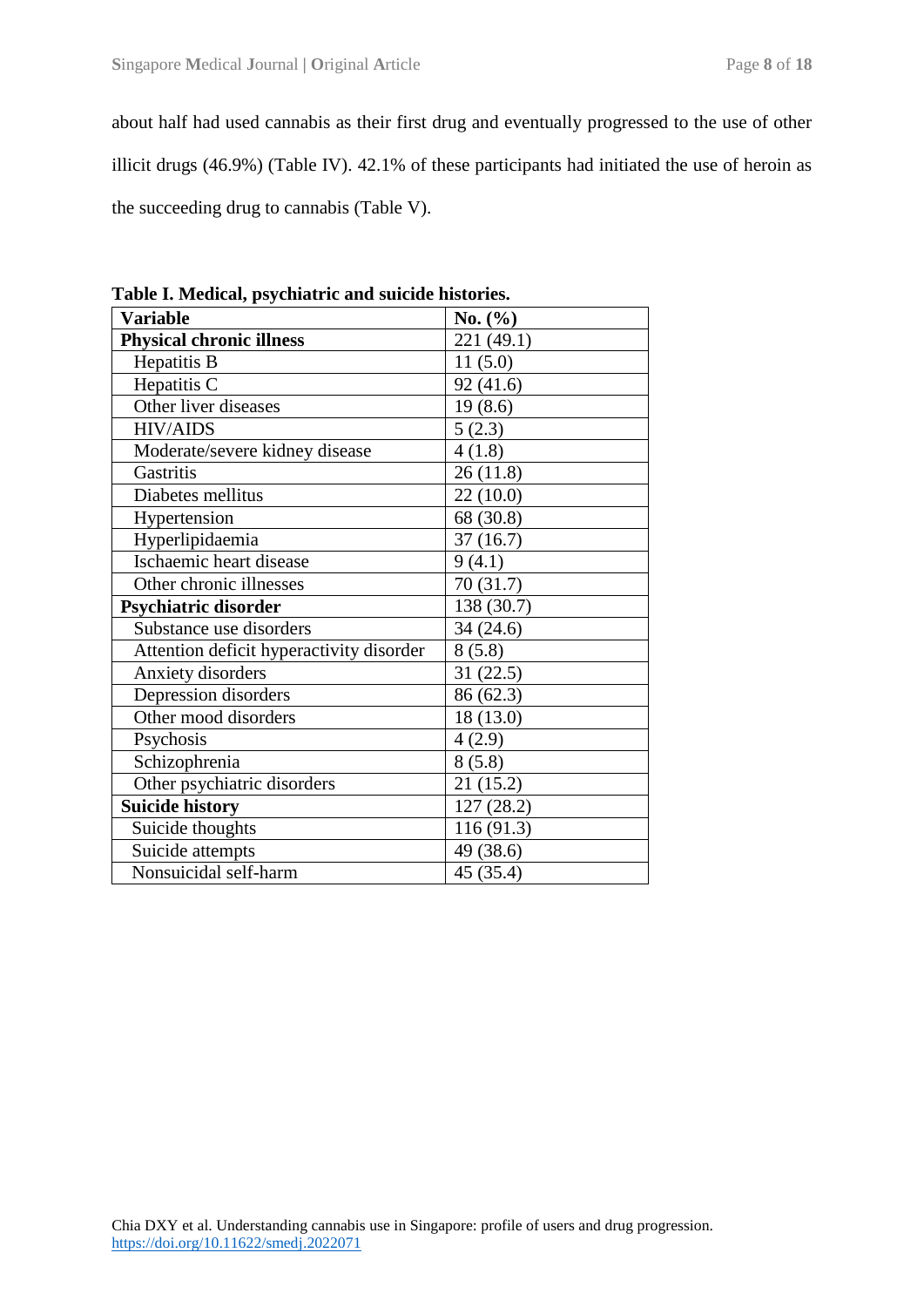| <b>Variable</b>                          | No. (%)    |  |
|------------------------------------------|------------|--|
| <b>Introduction</b>                      |            |  |
| Immediate family                         | 19(4.2)    |  |
| <b>Extended relatives</b>                | 19(4.2)    |  |
| Friends                                  | 403 (89.6) |  |
| Colleagues                               | 32(7.1)    |  |
| Internet                                 | 24(5.3)    |  |
| Others                                   | 69 (15.3)  |  |
| <b>Reason for initiation</b>             |            |  |
| Curiosity                                | 374 (83.1) |  |
| Believed that it would help with medical | 42(9.3)    |  |
| issues                                   |            |  |
| Peer influence                           | 197 (43.8) |  |
| Stress coping                            | 49 (10.9)  |  |
| Easy availability                        | 115(25.6)  |  |
| Others                                   | 79 (17.6)  |  |
| <b>Deterrence factor</b>                 |            |  |
| Awareness of harm                        | 37(8.2)    |  |
| Availability of other drugs              | 150(33.3)  |  |
| Higher price                             | 41 $(9.1)$ |  |
| Family support                           | 75(16.7)   |  |
| Alternative coping                       | 30(6.7)    |  |
| Legal consequences                       | 273 (60.7) |  |
| Seen harm in others                      | 37(8.2)    |  |
| Others                                   | 107(23.8)  |  |
| <b>Cannabis-related forensic history</b> |            |  |
| Yes                                      | 217 (48.2) |  |
| N <sub>o</sub>                           | 233 (51.8) |  |

**Table II. Cannabis-related information.**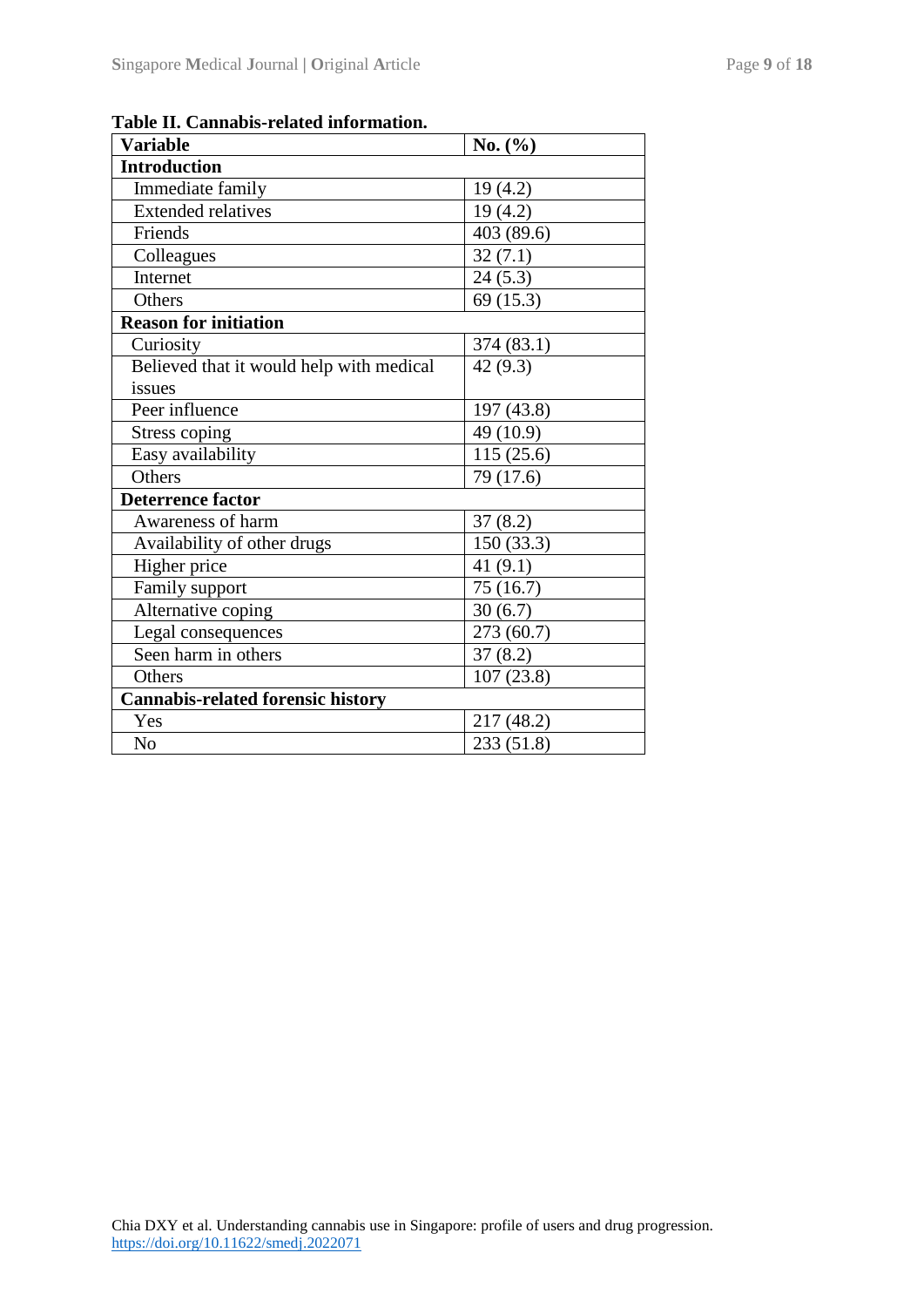| Variable                                 | No. $(\% )$           |  |
|------------------------------------------|-----------------------|--|
| Frequency of use*                        |                       |  |
| Daily                                    | 280 (62.2)            |  |
| Frequent                                 | 68 (15.1)             |  |
| Infrequent                               | 102(22.7)             |  |
| <b>Method of administration</b>          |                       |  |
| Smoking with rolled sticks               | 394 (91.6)            |  |
| Smoking with instruments                 | 281 (71.3)            |  |
| Chewing                                  | 7(1.6)                |  |
| Cooking in food                          | 24(5.5)               |  |
| Others                                   | 34(7.6)               |  |
| Mixing of cannabis with other substances | 391 (89.7)            |  |
| Tobacco                                  | 383 (98.2)            |  |
| Other drugs                              | 20(5.1)               |  |
| Food (e.g. curry/brownies)               | 24(6.1)               |  |
| Polysubstance use                        | 448 (99.6)            |  |
| Polydrug use                             | 398 (88.4)            |  |
| Dosage per day <sup>†</sup>              |                       |  |
| Grams                                    | 54 $(3.53 \pm 4.88)$  |  |
| <b>Sticks</b>                            | 308 $(1.26 \pm 1.31)$ |  |
| Spoons                                   | $22(2.87 \pm 1.87)$   |  |
| Packets                                  | $25(0.57 \pm 0.37)$   |  |

#### **Table III. Cannabis use.**

*\*Frequent users refer to those who had used cannabis 2–3 or 4–6 times per week and infrequent users refer to those who had used less than monthly, once per month, once in two weeks and once per week. †Data expressed as mean ± standard deviation.*

### **Table IV. Drug progression.**

| Drug progression              | No. (%)   |
|-------------------------------|-----------|
| Only cannabis was used        | 51(11.4)  |
| Cannabis preceded other drugs | 209(46.9) |
| Cannabis after other drugs    | 93 (20.9) |
| Undefined*                    | 93(20.9)  |

*\*Undefined group refers to those whose drug progression sequence could not be differentiated because they had initiated cannabis and one or more drugs at the same age; onset ages could only provide year information instead of the specific time sequence.*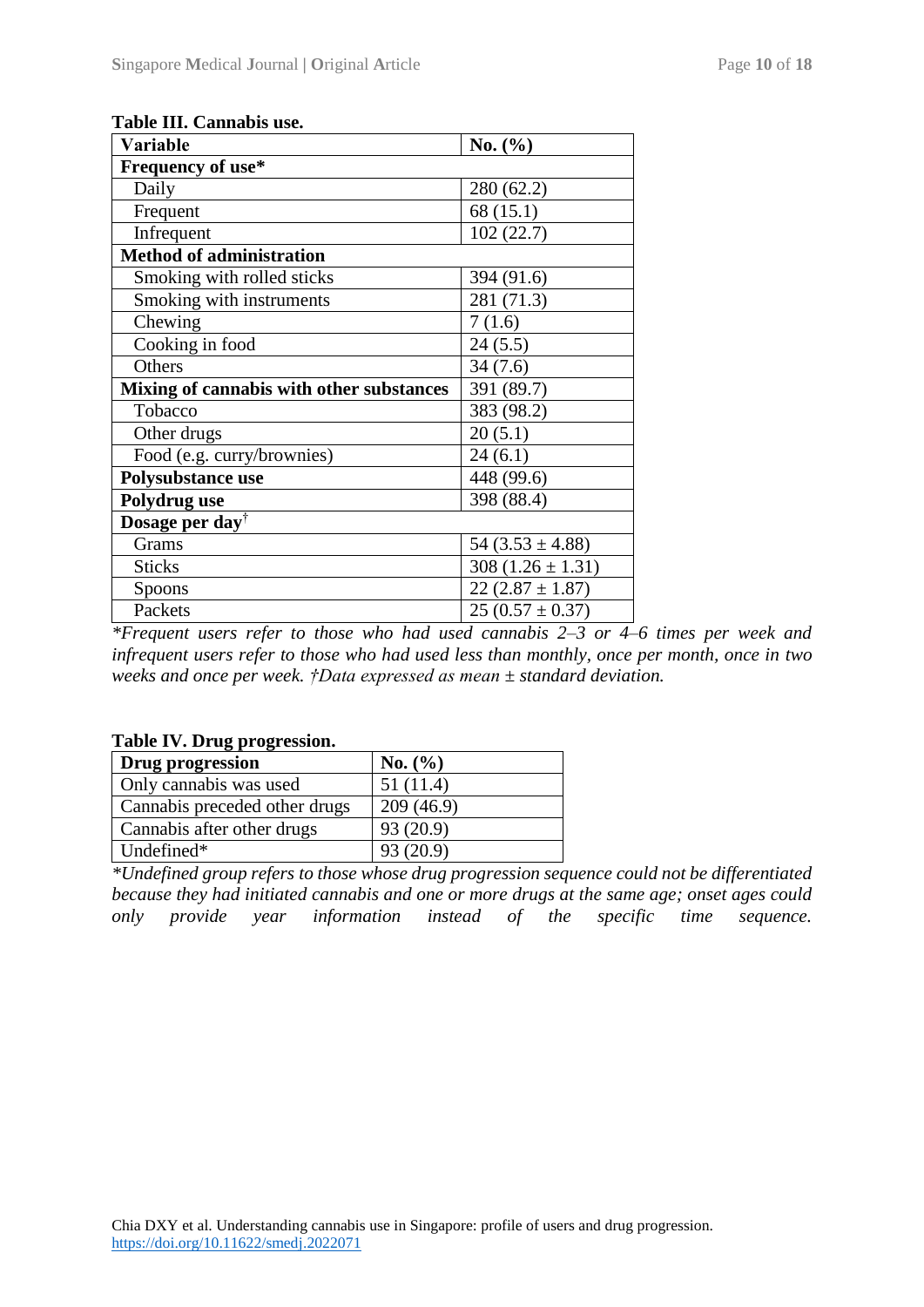| Drug type                                | No. (%)   |
|------------------------------------------|-----------|
| Heroin                                   | 88 (42.1) |
| Other sedatives/hypnotics/tranquillisers | 16(7.7)   |
| Benzodiazepines                          | 12(5.7)   |
| Amphetamine-type stimulants              | 11(5.3)   |
| New psychoactive substances              | 10(4.8)   |
| Hallucinogen                             | 6(2.9)    |
| Other opiates/opioids                    | 4(1.9)    |
| <b>Inhalants</b>                         | 4(1.9)    |
| Ketamine                                 | 3(1.4)    |
| <b>Barbiturates</b>                      | 1(0.5)    |
| Cocaine                                  | 1(0.5)    |
| Other drugs                              | 1(0.5)    |
| Undefined*                               | 52 (24.9) |

**Table V. Succeeding drug after cannabis in the group where cannabis use preceded other**  drug use  $(n = 209)$ .

*\*Undefined group refers to those who had more than one succeeding drug identified based on onset ages, which could not provide information on the specific time sequence.*

#### **DISCUSSION**

Participants in the current study sample generally started using cannabis during adolescence at a mean onset age of  $16.5 \pm 4.46$  years. This is consistent with the findings in other countries such as the United States, Canada and Denmark.<sup> $(15-17)$ </sup> Urbanoski et al studied the profile of individuals seeking treatment at addiction facilities in Ontario and found that patients under the age of 20 years were 4.2 times more likely to report cannabis-related problems than those aged 20 years and above.<sup> $(16)$ </sup> The prevalence of cannabis use during adolescence may be attributable to adolescents' misconceptions about the detrimental effects of cannabis use. Given the widespread use and easy availability in some countries, adolescents may think that cannabis is less harmful than other drugs, and thus, may be more open to experiment with it. A perception survey conducted by the National Council Against Drug Abuse from 2015 to 2016 showed that the proportion of Singapore youths aged 13–21 years who held permissive attitudes towards drug use increased from 11% in 2013 to 16% in 2016.<sup>(18)</sup> In particular, the survey also found that close to one-third of the youths perceived that cannabis has fewer detrimental effects and is not addictive, which are misconstrued views from online information regarding the medicinal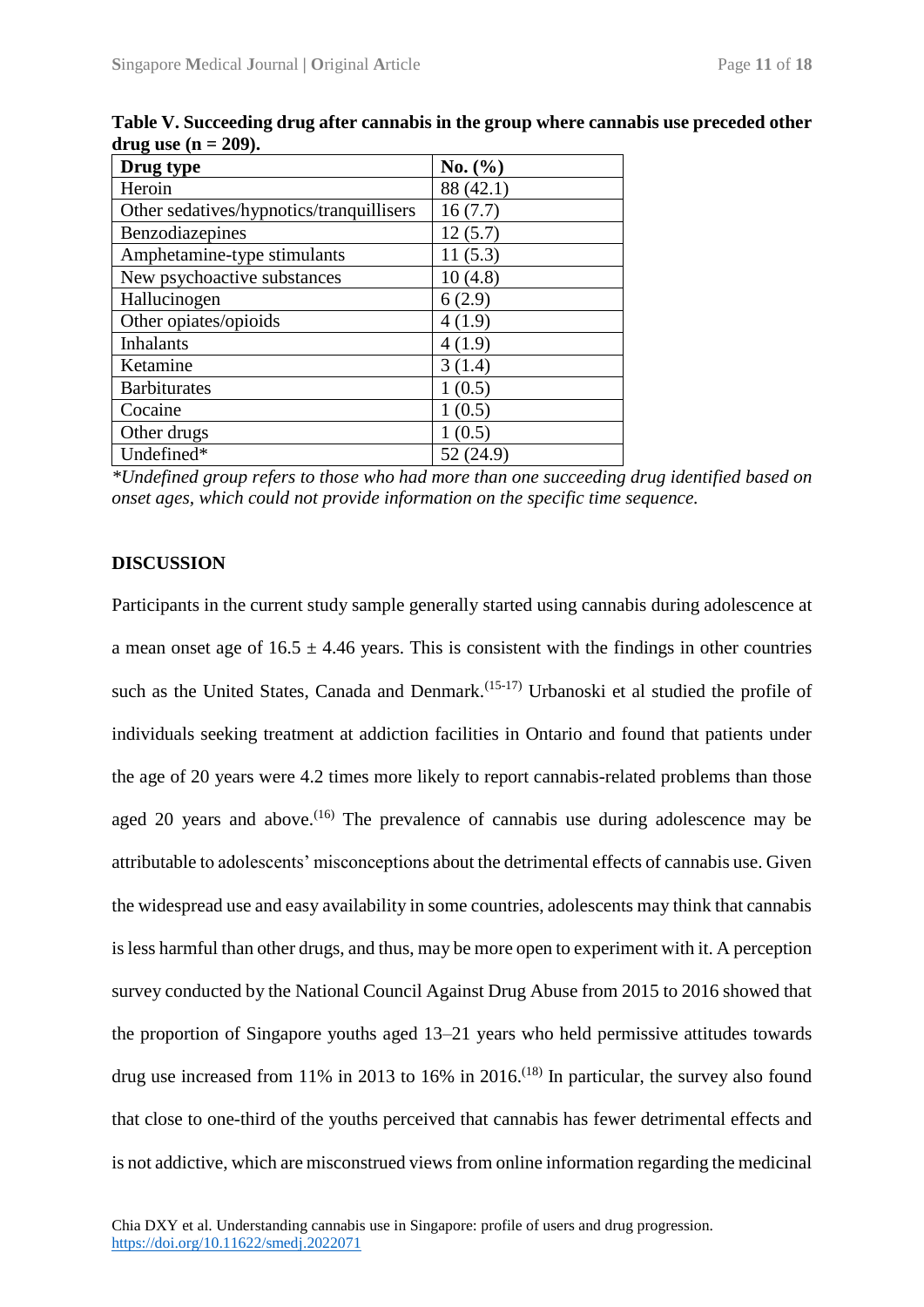use and legalisation of cannabis in other countries. The prevalence of cannabis use in adolescence is worrying because early onset has been found to have more long-term detrimental effects than onset in adulthood in terms of cognitive, psychological and psychosocial functioning.(19-21) For instance, Pope Jr et al found that early-onset participants who initiated cannabis use before the age of 17 years scored significantly poorer on verbal intelligence than late-onset participants who initiated use at 17 years and later, after controlling for age, gender, ethnicity and family attributes.<sup>(21)</sup> The current findings and corroboration from previous studies highlight the importance of in-depth preventive work with youths to correct their misperceptions by providing evidence-based information on the detrimental effects of cannabis use.

The current study also found that peer influence is an important factor leading to first cannabis use, with 89.6% of the participants having indicated that they were introduced to the drug by their friends. This is not surprising given that most participants initiated cannabis use during adolescence, when peer influence is particularly pronounced. According to Bandura's social learning theory, children and adolescents model behaviours of people in their immediate environment, and the learned behaviours perpetuate if reinforcements are in place.<sup>(22)</sup> During adolescence, youths spend most of their time in and outside of school with their peers. To gain a sense of belongingness and in-group recognition, adolescents often conform to group norms by modelling the behaviours of their peers. In turn, the acquired sense of belongingness and ingroup recognition further reinforce the behaviours. Hence, if adolescents are connected to deviant peers, they are likely to engage in deviant behaviours, such as drug consumption. Following a group of adolescents for ten years from the age of 17, Beardslee et al revealed that peers' cannabis use significantly increased the participant's cannabis use in the following year.(23) Given that peers have such strong influence in an adolescent's life, it is crucial for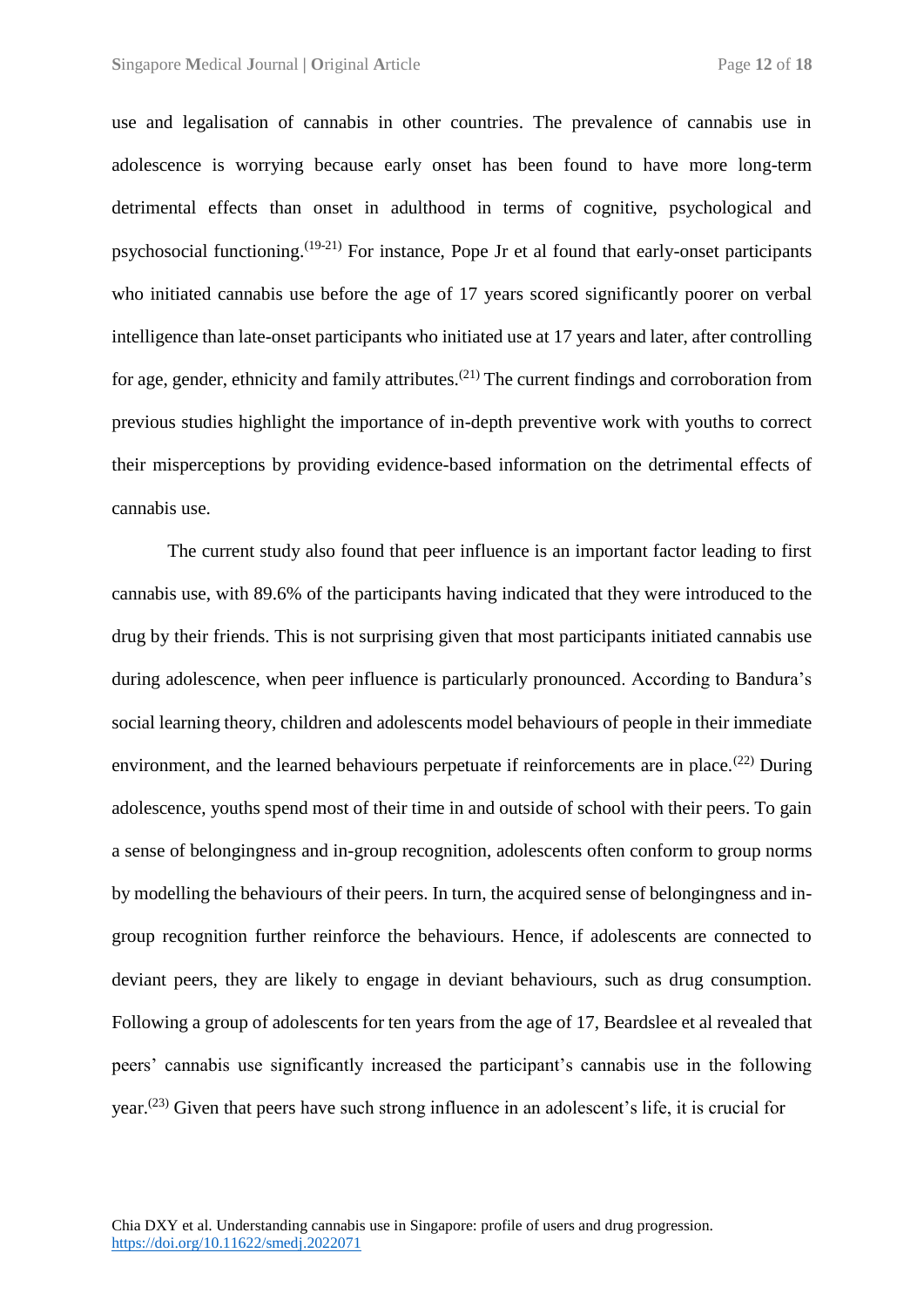parents and schools to connect youths to opportunities that can help them to build healthy friendships.

The current findings revealed that close to half of the participants (46.9%) eventually progressed to other illicit drugs after the initiation of cannabis use. This is consistent with the findings in past studies on the gateway effect of cannabis.<sup> $(8,9)$ </sup> Having experienced cannabis and not perceiving its detrimental effects, users may become more adventurous and open towards experimentation with harder drugs that have more adverse impacts. Furthermore, the use of cannabis may expose users to drug-taking circles and deviant peer networks that provide easy access to drugs, increasing the likelihood of progression to harder drugs. This finding suggests that the use of cannabis carries a potential downstream risk of using other drugs with more adverse impacts. Of the participants whose cannabis use preceded the use of other illicit drugs, 42.1% had initiated the use of heroin as the succeeding drug to cannabis. The association between cannabis and heroin use may be explained by several factors. Besides the aforementioned psychosocial factors, there has been some neurobiological evidence from experimental animal studies. Some studies revealed that cannabis and heroin exert similar rewarding effects through a shared neuropathway, namely the mesolimbic pathway, through which dopamine is transmitted via the shared mu1 opioid receptor found in the ventral mesencephalic tegmentum.<sup> $(24,25)$ </sup> Similarly, it has also been shown that regular use of cannabis not only intensifies its own effects, but also those of heroin, resulting in a phenomenon known as cross-sensitisation.<sup> $(26,27)$ </sup> Past studies that examined the relationship between cannabis use and the use of other illicit drugs mainly used quantitative designs. Future studies may further investigate the phenomenon through qualitative interviews so that more in-depth information such as sequencing of drug use and the impact of misconceptions and deviant networks can be explored.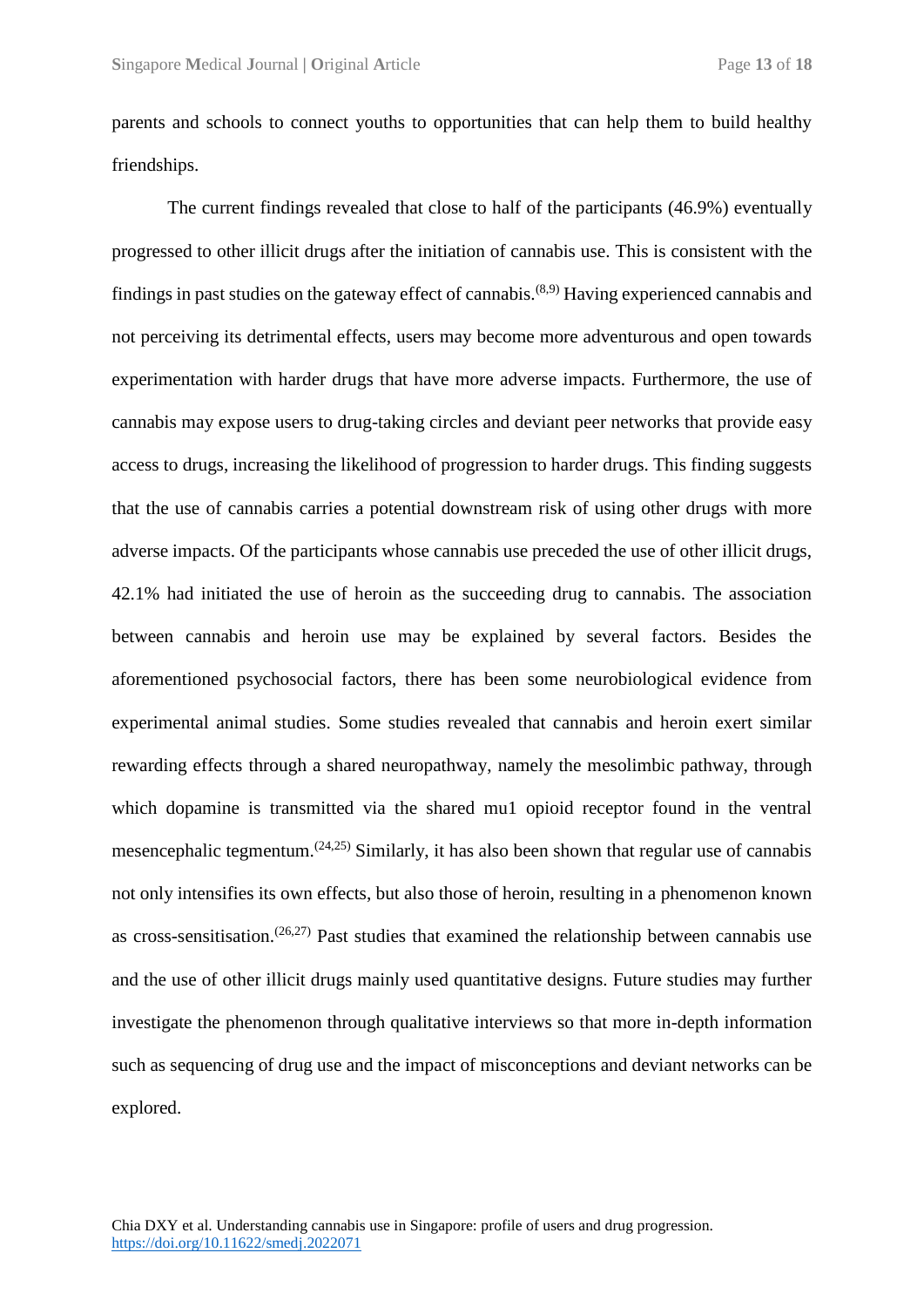This study has some limitations. Participants were only required to have tried cannabis once in their lifetime to be included in the study. Hence, it is likely that some participants may have used the drug early in life and thus, experienced difficulty in recollecting cannabis-related information such as age of onset and frequency of use or the sequence of their drug progression. This may have resulted in recall bias, reducing the accuracy of data and findings. Future studies may aim to recruit new or active cannabis users to reduce the possibility of recall bias.

The classification of participants into different drug progression categories was based on onset age (in years) of different drugs, and 20.9% of participants were in an undefined category for which it was uncertain whether cannabis use was started before, after or at the same time as the use of other drugs. Future studies may further examine the role of cannabis in drug progression through longitudinal studies or qualitative interviews so that more in-depth information such as sequencing of drug use and the specified workings can be explored.

Finally, the study had excluded potential participants who could not read and understand English because the test battery was not available in other languages. Accordingly, this may have introduced a recruitment bias that may affect the generalisability of the findings. Future studies may seek to build on the present study with the use of translated test batteries.

In conclusion, the rates of cannabis abuse among drug arrestees in Singapore coupled with the risk of drug progression associated with the use of cannabis are a cause for concern. With the aim of developing an understanding of cannabis users in Singapore, the current study examined cannabis user profiles and the role of cannabis in their drug progression. The findings revealed that users tend to initiate cannabis use in adolescence, largely under peer influence. This calls for early preventive and intervention efforts for helping at-risk adolescents build healthy social relationships. The current study also showed that close to half of the participants had used other illicit drugs after the initiation of cannabis use, and most had used heroin as the succeeding drug. This indicates the downstream risk of cannabis use on drug progression. The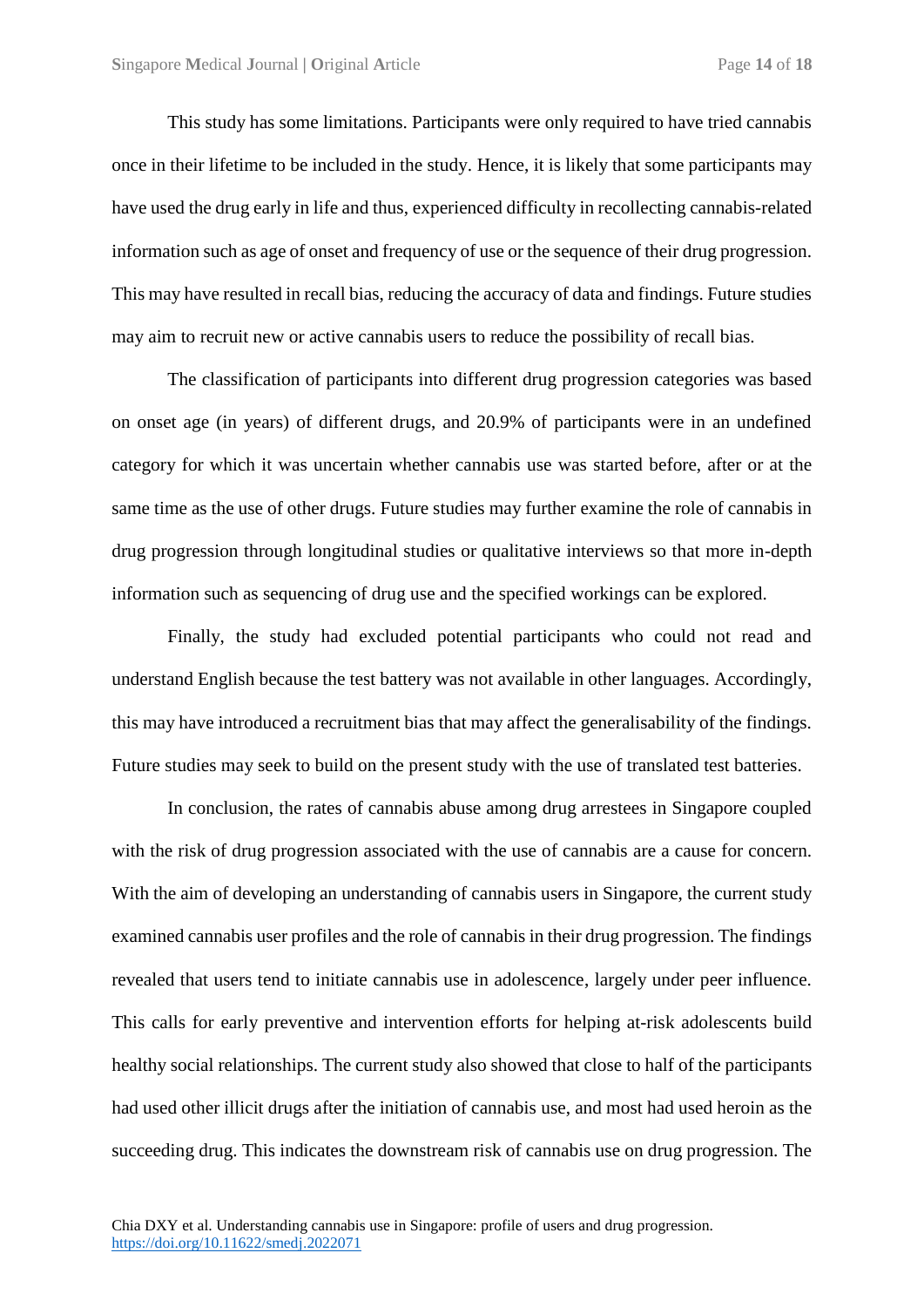current study has its limitations in terms of recall bias and the operationalisation of drug progression. Future studies may aim to collect richer qualitative information to further assess the relationship between the use of cannabis and progression to other drugs.

#### **ACKNOWLEDGEMENT**

This study was funded by the Ministry of Home Affairs, Singapore. The funding body only supported the recruitment of participants and did not hold any roles that might have influenced how the study was conducted.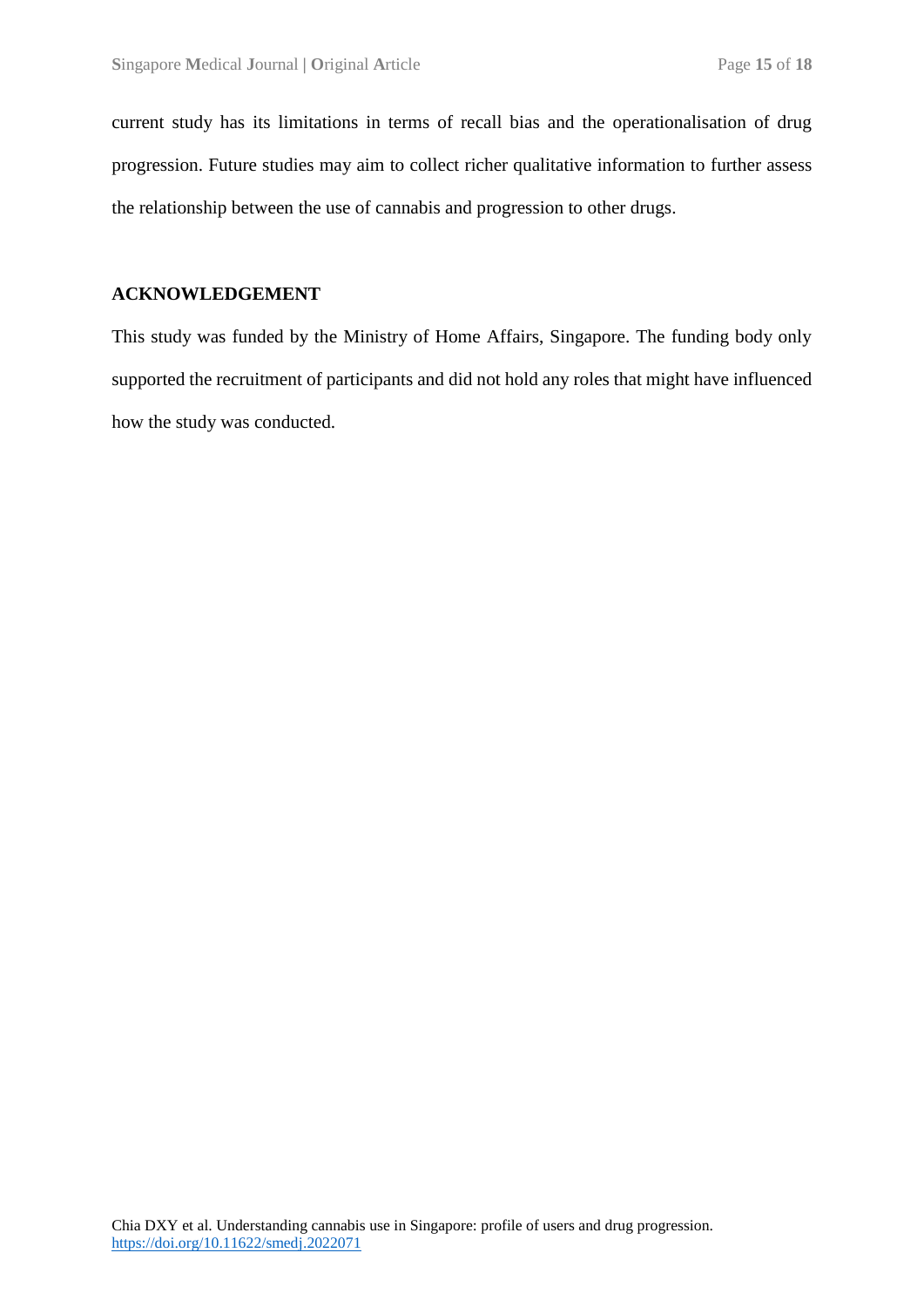#### **REFERENCES**

- 1. Adams IB, Martin BR. Cannabis: pharmacology and toxicology in animals and humans. Addiction 1996; 91:1585-614.
- 2. United Nations Office on Drugs and Crime. World Drug Report 2019. Available at: [https://wdr.unodc.org/wdr2019/.](https://wdr.unodc.org/wdr2019/) Accessed January 23, 2020.
- 3. Singapore Statutes Online. Misuse of Drugs Act (Chapter 185). Available at: [https://sso.agc.gov.sg/Act/MDA1973.](https://sso.agc.gov.sg/Act/MDA1973) Accessed January 23, 2020.
- 4. Central Narcotics Bureau, Singapore. Drug situation report. Available at: [https://www.cnb.gov.sg/newsandevents/reports-\(overview\).](https://www.cnb.gov.sg/newsandevents/reports-(overview)) Accessed January 23, 2020.
- 5. Ammerman S, Ryan S, Adelman WP; Committee on Substance Abuse, the Committee on Adolescence. The impact of marijuana policies on youth: clinical, research, and legal update. Pediatrics 2015; 135:e769-85.
- 6. Blake D, Finlaw J. Marijuana legalization in Colorado: learned lessons. Harv Law Rev 2014; 8:359-80.
- 7. Reid M. The quagmire that nobody in the federal government wants to talk about: marijuana. N M Law Rev 2014; 44:169.
- 8. Lessem JM, Hopfer CJ, Haberstick BC et al. Relationship between adolescent marijuana use and young adult illicit drug use. Behav Genet 2006; 36:498-506.
- 9. Fergusson DM, Horwood LJ. Does cannabis use encourage other forms of illicit drug use? Addiction 2000; 95:505-20.
- 10. Swift W, Coffey C, Degenhardt L, et al. Cannabis and progression to other substance use in young adults: findings from a 13-year prospective population-based study. J Epidemiol Community Health 2012; 66:e26.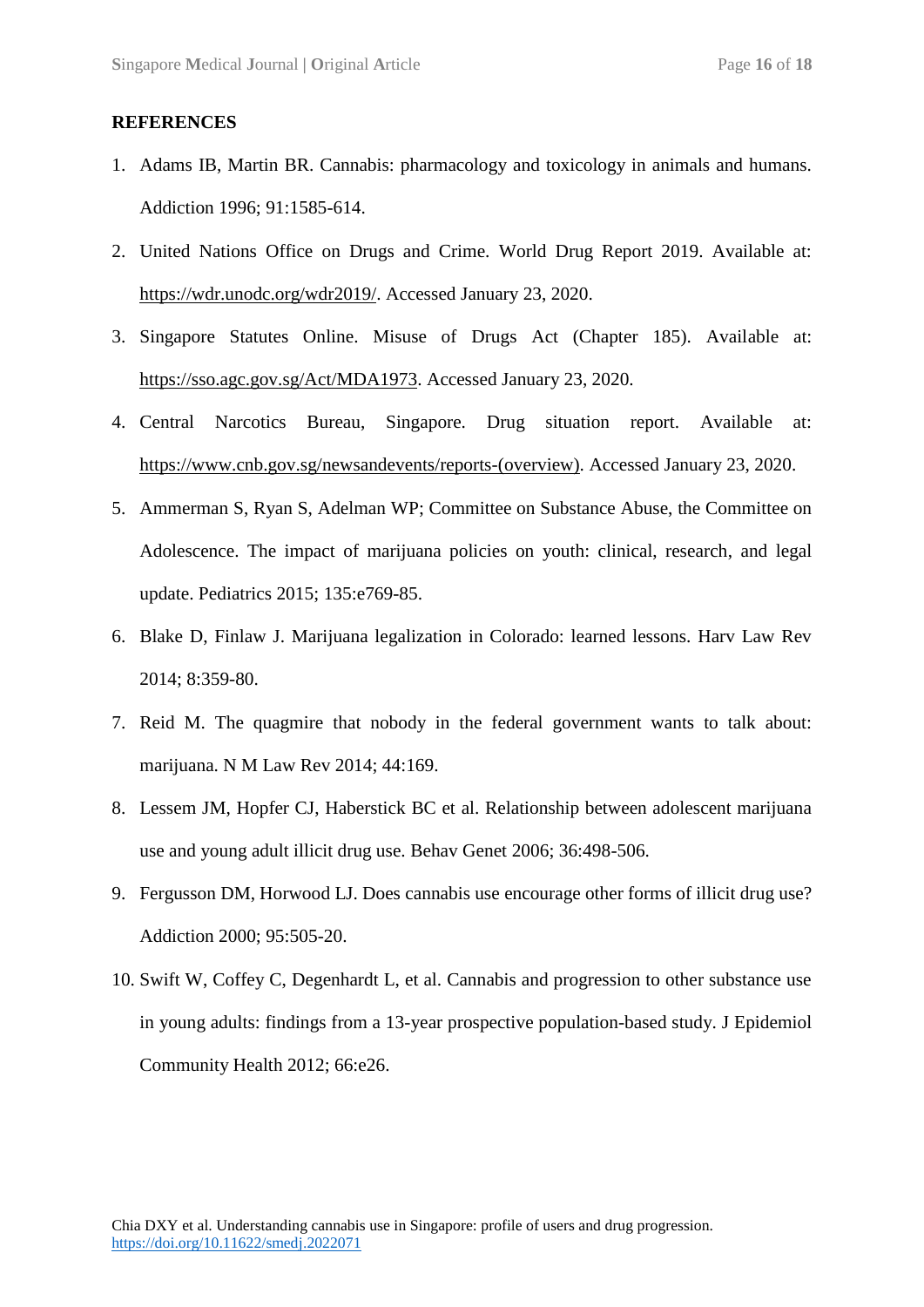- 11. Mayet A, Legleye S, Beck F, Falissard B, Chau N. The gateway hypothesis, common liability to addictions or the route of administration model? A modelling process linking the three theories. Eur Addict Res 2016; 22:107-17.
- 12. van Leeuwen AP, Verhulst FC, Reijneveld SA, et al. Can the gateway hypothesis, the common liability model and/or, the route of administration model predict initiation of cannabis use during adolescence? A survival analysis--the TRAILS study. J Adolesc Health 2011; 48:73-8.
- 13. Agrawal A, Lynskey MT, Bucholz KK, et al. Contrasting models of genetic co-morbidity for cannabis and other illicit drugs in adult Australian twins. Psychol Med 2007; 37:49-60.
- 14. Kendler KS, Ohlsson H, Maes HH, et al. A population-based Swedish Twin and Sibling Study of cannabis, stimulant and sedative abuse in men. Drug Alcohol Depend 2015; 149:49-54.
- 15. Fairman BJ, Furr-Holden CD, Johnson RM. When marijuana is used before cigarettes or alcohol: demographic predictors and associations with heavy use, cannabis use disorder, and other drug-related outcomes. Prev Sci 2019; 20:225-33.
- 16. Urbanoski KA, Strike CJ, Rush BR. Individuals seeking treatment for cannabis-related problems in Ontario: demographic and treatment profile. Eur Addict Res 2005; 11:115-23.
- 17. Arendt M, Munk-Jørgensen P. Heavy cannabis users seeking treatment prevalence of psychiatric disorders. Soc Psychiatry Psychiatr Epidemiol 2004; 39:97-105.
- 18. National Council against Drug Abuse. Youth and public perception survey 2015/2016. Available at: [https://www.ncada.org.sg/what-we-know/youth-and-public-perception](https://www.ncada.org.sg/what-we-know/youth-and-public-perception-survey-2015-2016)[survey-2015-2016.](https://www.ncada.org.sg/what-we-know/youth-and-public-perception-survey-2015-2016) Accessed January 23, 2020.
- 19. Horwood LJ, Fergusson DM, Hayatbakhsh MR, et al. Cannabis use and educational achievement: findings from three Australasian cohort studies. Drug Alcohol Depend 2010; 110:247-53.